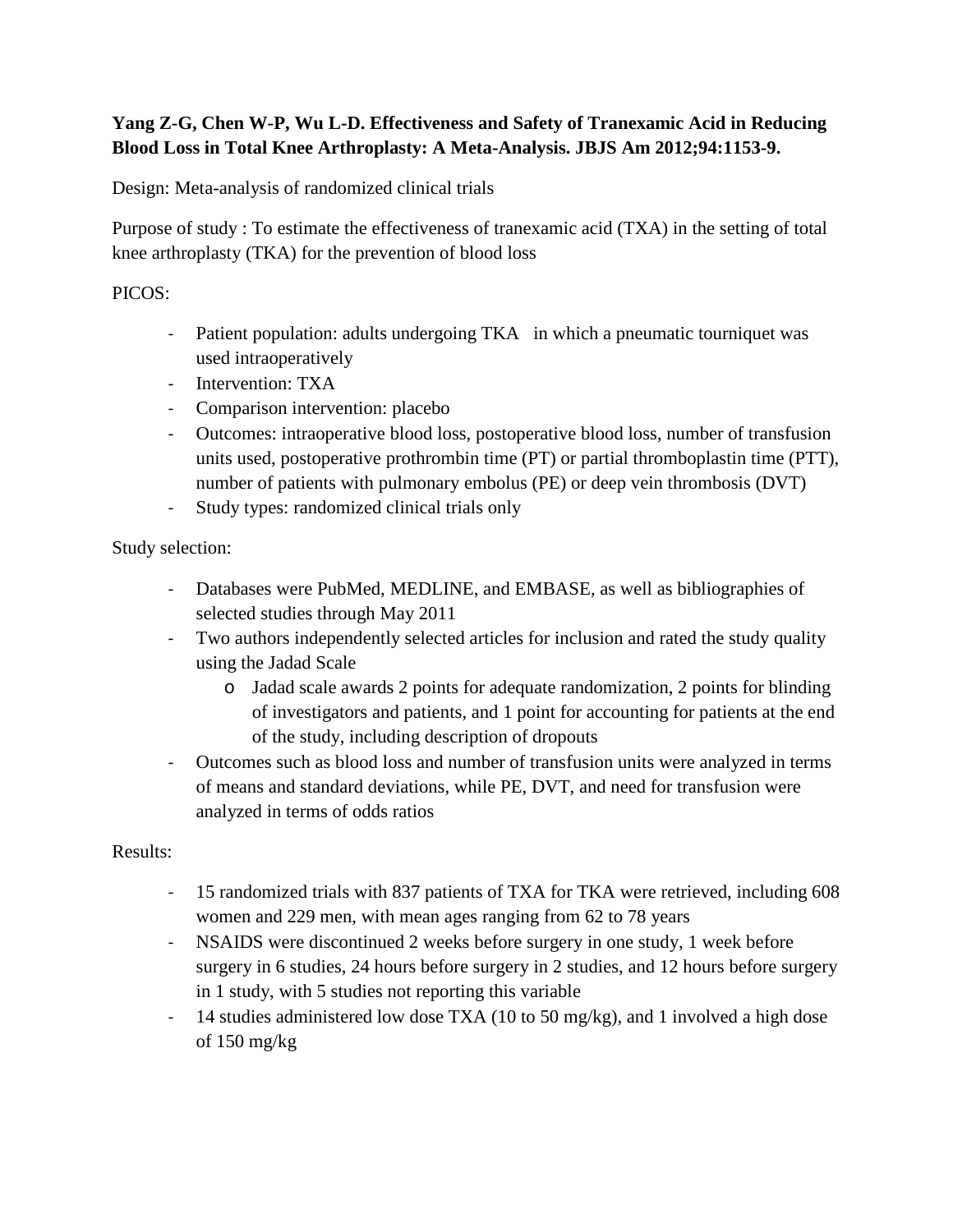- In 7 studies, the mean duration of surgery was less than 100 minutes; 4 studies had a duration of surgery greater than 100 minutes, and 4 studies did not report duration of surgery
- Amount of blood loss was available in 14 studies, and was measured in various ways, either by the intraoperative blood loss (suction volume plus blood lost in sponges), postoperatively (from drain reservoirs in the first few postop days), or on the basis of losses of hemoglobin between preop and postop measurements
	- o In none of the14 studies did TXA have greater blood loss than placebo
	- o The pooled difference in blood loss from the 14 studies was 504.9 ml (95% confidence interval from 388.9 to 620.9)
- The number of blood transfusions per patient was available in 6 studies, and the number of transfusions for TXA was 1.43 units fewer than for placebo (95% CI from 1.17 to 1.69 units)
- The odds ratio of needing a transfusion was estimated from 14 studies, and the odds of having a transfusion was lower with TXA than with placebo OR was 0.16 with 95% CI from 0.10 to 0.25
- The rate of DVT was available in 13 studies; the TXA rate was 10 of 361 patients and the rate for placebo was 13 of 361 patients; this was a non-significant difference in favor of TXA, meaning that the risk of DVT was substantially the same
- PE was reported in 6 studies, occurring in 2 of 174 TXA patients and in 4 of 175 placebo patients, a non-significant difference between groups
- TXA and placebo did not differ with respect to changes in PT (4 studies) or PTT (5 studies)

Authors' conclusions:

- TXA in the setting of TKA is safe and effective for reduction of blood loss, number of transfusion units, and the risk of needing a transfusion
- TXA does not increase the risk of PE or DVT and does not change PT or PTT compared to placebo
- The IV administration of 10 to 20 mg/kg of TXA 30 minutes before deflating the tourniquet, followed by additional administration in the 24 to 72 hours after surgery, appears to be a safe and effective method, but intra-articular injection once postoperatively is also feasible

## Comments:

- The authors furnish a data supplement giving their Jadad scores for the included study, but this table supplies no details about the timing , dose, or route of administration of TKA
- The Jadad scale is somewhat dated, and does not include allocation concealment as a quality criterion